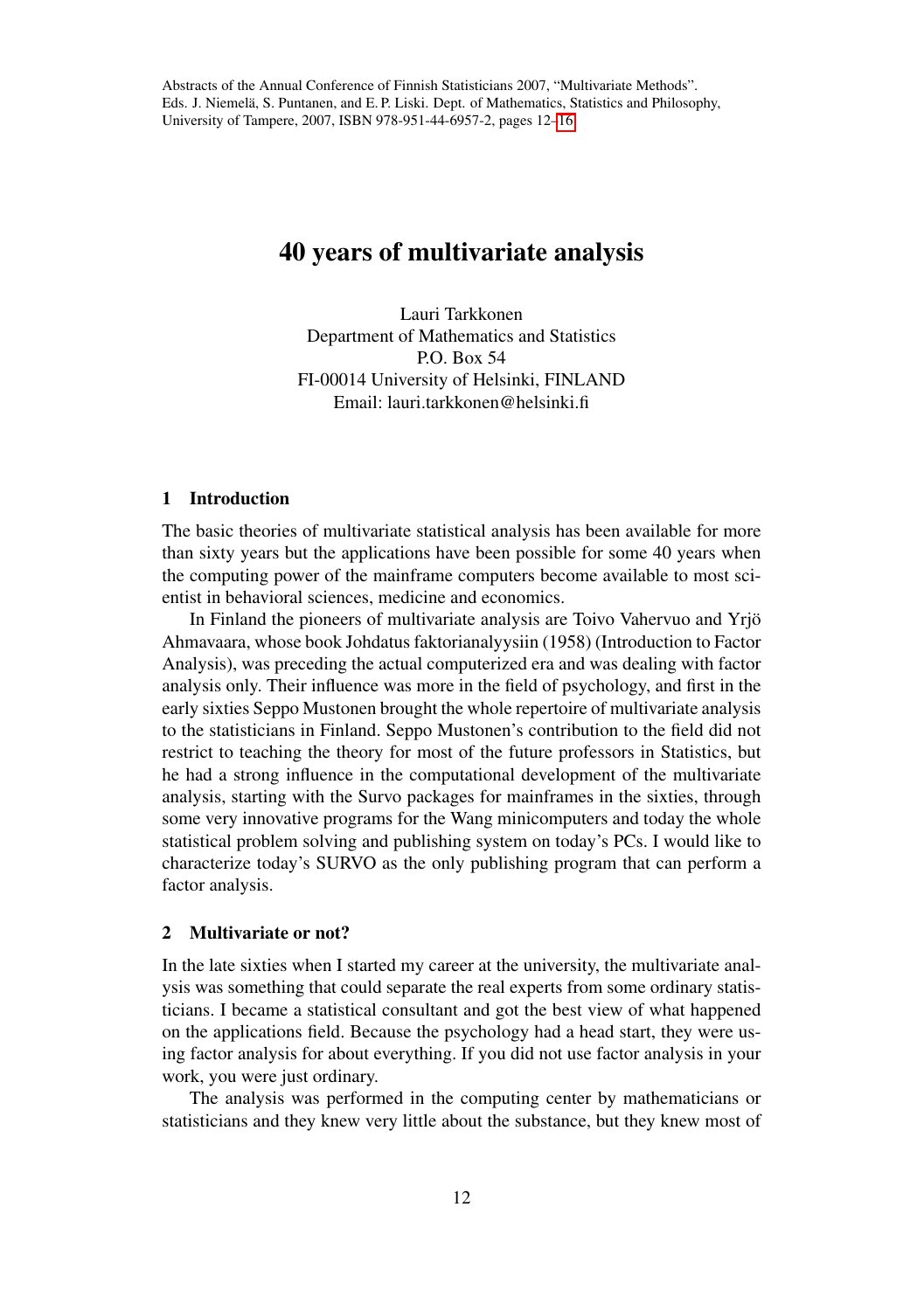what was necessary for squeezing the data into the computers and out came the printout, where the most important text was: Normal termination.

The statisticians learned their multivariate analysis reading the classic T.W. Anderson: Introduction to multivariate analysis. There the main method was Principal Components analysis, the factor analysis was somewhere in the appendix. Even though the two analyses were very different in the theoretical sense, factor analysis model (1) and the principal components model (2):

$$
(1) \t\t x = Af + e,
$$

(2) 
$$
u_i = b'_i x
$$
 and  $\sigma_u^2$  maximized by  $b_i$ , and  $u_i$  orthogonal to  $u_j$ .

They lead to very similar computational formulas:

(1) 
$$
((\Sigma - \Psi) - \lambda I)a = 0,
$$

$$
(2) \qquad (\Sigma - \lambda I)a = 0.
$$

The only difference being the estimation of communalities, by subtracting estimates Ψ from the estimated Σ. The scaling by the diagonal of Σ came much later with the development of the Maximum Likelihood Factor Analysis.

One of the key issues was the rotation of the factors. The direction of the principal components was given by the maximization of their variances, but the factors did not have this kind of restriction, the idea was to rotate them to a direction giving them a meaningful interpretation.

Here was one of the crucial problems in the early days. The ones who performed the analysis did not know what the meaningful direction was and the scientist having that information was not allowed near the computers.

In the early days, with manual calculation the rotation was done manually as well. The variables were drawn on millimeter plotting paper as vectors and the factors were drawn on some transparent paper and the factors were rotated manually and visually. Because the know how was not available for the ones performing the computations, it was necessary to develop analytical rotation methods, the principles were taken from Thurstone's simple structure criteria. The most common analytic rotation method was the "Varimax", maximizing the variances of the factor loadings, thus having mainly zeros and ones, thus serving well the Thurstone criteria. Here one has to remind everybody about Touko Markkanen's cosine rotation, there some variables as orthogonal as possible were given as the target for the rotation. This gave some means to the pursuit of meaningful factors. Of course this sound method did not get strong international approval.

## 3 Exploratory vs. confirmatory

The use of almost any multivariate analysis was purely exploratory, all sorts of variables were collected and joined in the same data and then the magic wand (the factor analysis) transformed this into a theory. The problem was that almost any set of variables having correlations of different magnitude gave some kind of factor structure. So suddenly finding a factor structure was not anymore enough.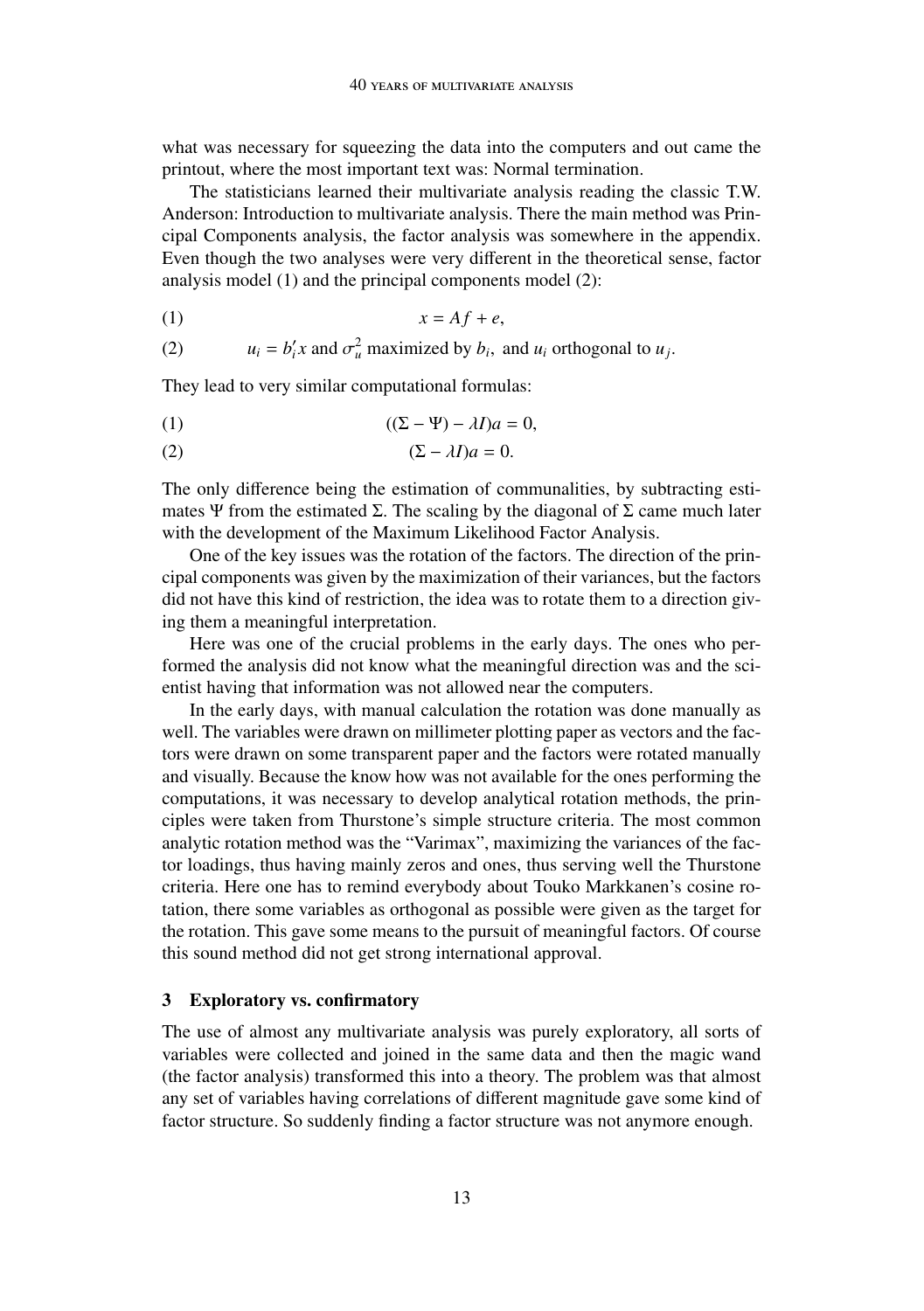#### LAUDI TAREFONEM

In the mid seventies Lawley and Jöreskog made some fundamental development in the theory of factor analysis. They developed the Maximum Likelihood estimators for the factor loadings. Suddenly the ugly duckling became a swan. The method that most real statisticians regarded just as a gimmick used by psychologists that actually had no theoretical base, became a bona fide statistical model and the previous king, principal components analysis became just a mathematical way of transforming a number of correlating variables to a minimum set of orthogonal variables, useful for example as predictors in some regression models.

In many fields of application this change went unnoticed, as they made reference to previous work in their field and they did not bother to learn the new theory of multivariate analysis. Some prominent statisticians paid attention, for example the previously referred T.W. Anderson rewrote his book and factor analysis climbed from the appendix to the company of real multivariate models.

Some software writers have not seen this change. SPSS has a module called Factor Analysis, and the default values perform you Principal Components. So a big number of innocent users do not know the difference. They trust the programmers know. In the same time when the library programs were developed bigger and more comprehensive the programmers tried to help the users, as the only acceptable slogan was: Easy to use. You do not have to learn anything. Even though research was supposed to be a handicraft, where every problem deserved specific solutions tailor-made for the research problem in hand. When you try to discover new facts, you sometimes need new way of using your tools.

K.G. Jöreskog made full use of the development of the Maximum Likelihood estimation of the Factor Analysis. Because now it was possible to get some tests for the goodness of fit of the statistical multivariate models, he expanded the idea of multiple equation models, known in econometrics, by bringing latent factors into the picture and came up with the Structural Equation Models with Likelihood estimation. His first program for estimation of the parameters of these models was called LISREL and for years that was a synonym for SEM, Structural equation models. Jöreskog's model was actually only a factor analysis model, where the direction of the factors was more or less fixed by the user.

Now the factor analysis had shaken the worst insults, that it is not possible to falsify the model, so it could not be used as any kind of a proof for a theory. In the late seventies and early eighties the LISREL models were greeted with real enthusiasm, they were supposed to solve all the problems in behavioral science research. The biggest thing was that now the scientist were exploring whole structures instead of single parameters.

As always, big enthusiasm lasted some years and then the reality struck back. This was too complicated for the scientists without very good training in statistics and use of computers and the LISREL models lost it's appeal. Then some seven to ten years later they came back, now the users had done more of their homework and new programs like Amos made the application easier.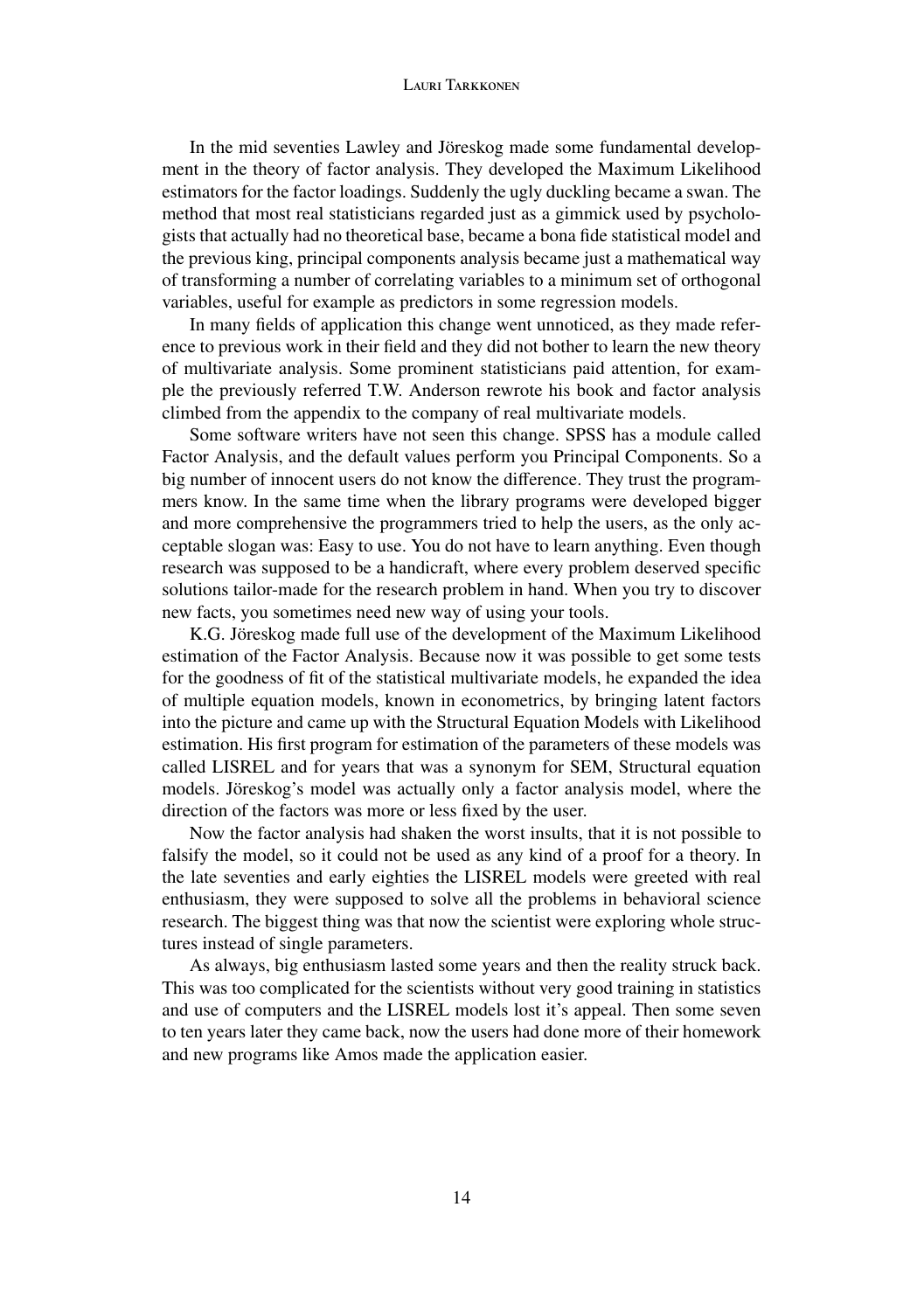#### 4 Linear vs. nonlinear

The early years of multivariate analysis was based on covariance structures and correlations, meaning that only linear relationships between variables were relevant. Of course some relationships could be made linear by suitable transformations of the data. But the life is not linear and all variables are not quantitative, but there are plenty of qualitative variables and even in some cases when the variable seems to be perfectly quantitative the changes of variable values from one to the next is more qualitative than quantitative. The effect of the new child to a family life and consumption patterns is much bigger when the amount of children is changing from 0 to 1 than from 1 to 2 or from 5 to 6. Still in most cases a variable "number of children in the family" is used as a bona fide quantitative variable.

To be able to deal with more complicated relationships the Euclidean metric defined by the correlations or covariances must be replaced by some more complicated metrics. One way to deal with this problem is to use a metric based on  $\chi^2$ .

$$
\chi^{2} = \sum_{i=1}^{k} \sum_{j=1}^{m} \left( \frac{f_{ij} - f_{i.}f_{.j}/n}{f_{i.}f_{.j}/n} \right)
$$

The term in the brackets  $\left(\frac{f_{ij}-f_i,f_j/n}{f_i.f_j/n}\right)$ ) is called the contribution to  $\chi^2$ . High values tell about strong tendency to reject the independence hypothesis. A singular value decomposition of the matrix of contributions, is decomposing the dependencies expressed by the contributions.

Sir R.A. Fisher has brought up in the thirties a method of displaying multidimensional structure of a two-dimensional frequency table and then it was found out that the Burt table, where one could say, that the variances were replaced on the main diagonal by the frequency distribution and the covariances of two variables was replaced by the two dimensional frequency table, thus one number the correlation was replaced by a two dimensional frequency distribution, giving much more information about the relationships that ever could be stored in one number only.

The French developed the correspondence analysis, the main contributor being Ludovic Lebart. In the late eighties the correspondence analysis returned from exile back to the English speaking statistical world.

## 5 Future

The future of the multivariate analysis is depending on the other hand the development of the programs and the development of the users professional skill and ambitions. The relationships will be more and more complicated, but the users must know more of the models they want. At the moment the users are given standard tools, it is like trying to feed everybody with the same factory made meatballs, even though some customers would like to have gourmet meals.

A good example in this is the development of the factor analysis is the big statistical program systems, SAS and SPSS. You get actually principal components,